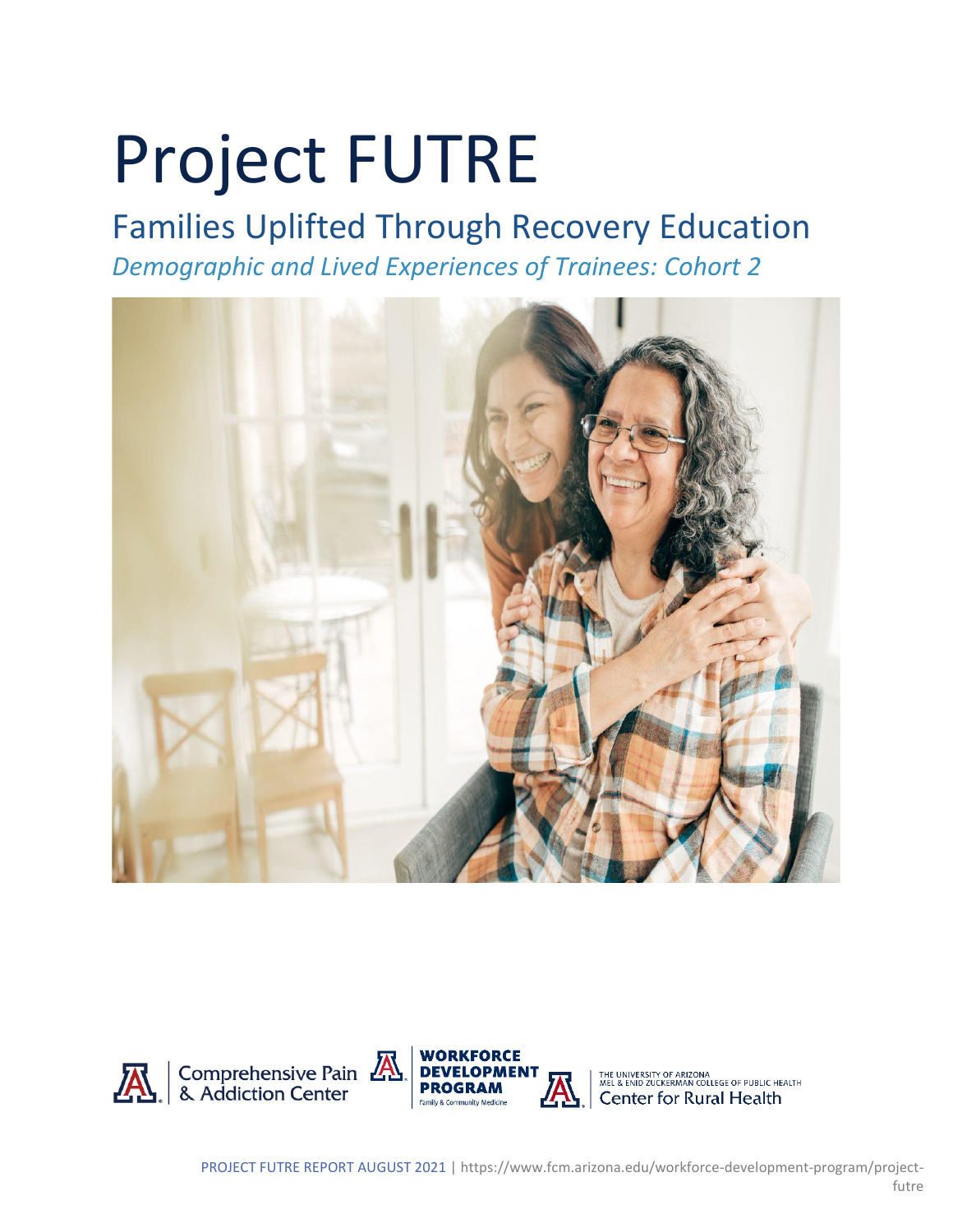### 1. Introduction: Project FUTRE

Families Uplifted through Recovery Education (Project FUTRE) is designed to enhance and expand behavioral health paraprofessionals' knowledge, skills, and expertise. The aim of this project is to increase the number of behavioral health-related paraprofessionals, qualified to provide services to children and families who are impacted by opioid use disorders (OUD) and other substance use disorders (SUD). The project has two levels: pre-apprenticeship classroom training for 6 months, and an onsite apprenticeship lasting 12 months. This report shows the demographics and lived experiences of the second cohort, who began their pre-apprenticeship on August 17, 2021.

## 2. Trainee Demographics

Of the 18 participants who began training on August 17, 2021, 12 (67%) identify as female, 5 (28%) as male, and one (5%) as non-binary/non-conforming (Fig 2.1). More than a quarter, 5 (28%) identify as Hispanic/Latino, two (11%) trainees identify as Black or African American, two (11%) identify as Native Indian or Alaskan Native, two (11%) identified with another race not listed, one (6%) identify as Asian, 4 (22%) identify as Non-Hispanic White, while two (11%) said they preferred not to respond to the question on race (Fig 2.2). Over one-third of the cohort speak a language in addition to English, one (6%) was conversational in Spanish and 4 (22%) of the cohort were fluent in Spanish (Fig 2.3). Fig 2.4 shows the age distribution of the participants. There is a broad range of ages in this cohort; The minimum age is 24 years while the maximum age is 61 years of age. The median age is 46 and the mean is 45 years.

The level of education of the cohort is shown in Fig 2.5. Six (33%) have a high school diploma/GED, 8 (44%) have some college education, one (6%) an associate degree, two (11%) completed vocational training after High school, and one (6%) has a bachelor's degree. At the time of enrollment, most (89%), were not currently enrolled in school, one was enrolled part-time in school, and one was a full-time student. Most (61%) were unemployed, while two (12%) were either volunteers or caregivers for a dependent adult, two (11%) were employed in a nonhealthcare organization and 3 (17%) were employed in a behavioral health agency (see Figure 2.7).

Fig 2.10 shows the usual transportation of the cohort. The most frequently used form of transportation is the bus 7 (47%), followed by a personal car/motorcycle 5 (33%), finding a ride, 2 (13%), and riding a bicycle, one (7%). In terms of current access to technology and reliable internet facilities, most of the cohort, 15 (83%), reported access to a computer with a web camera and 16 (89%) had reliable internet access.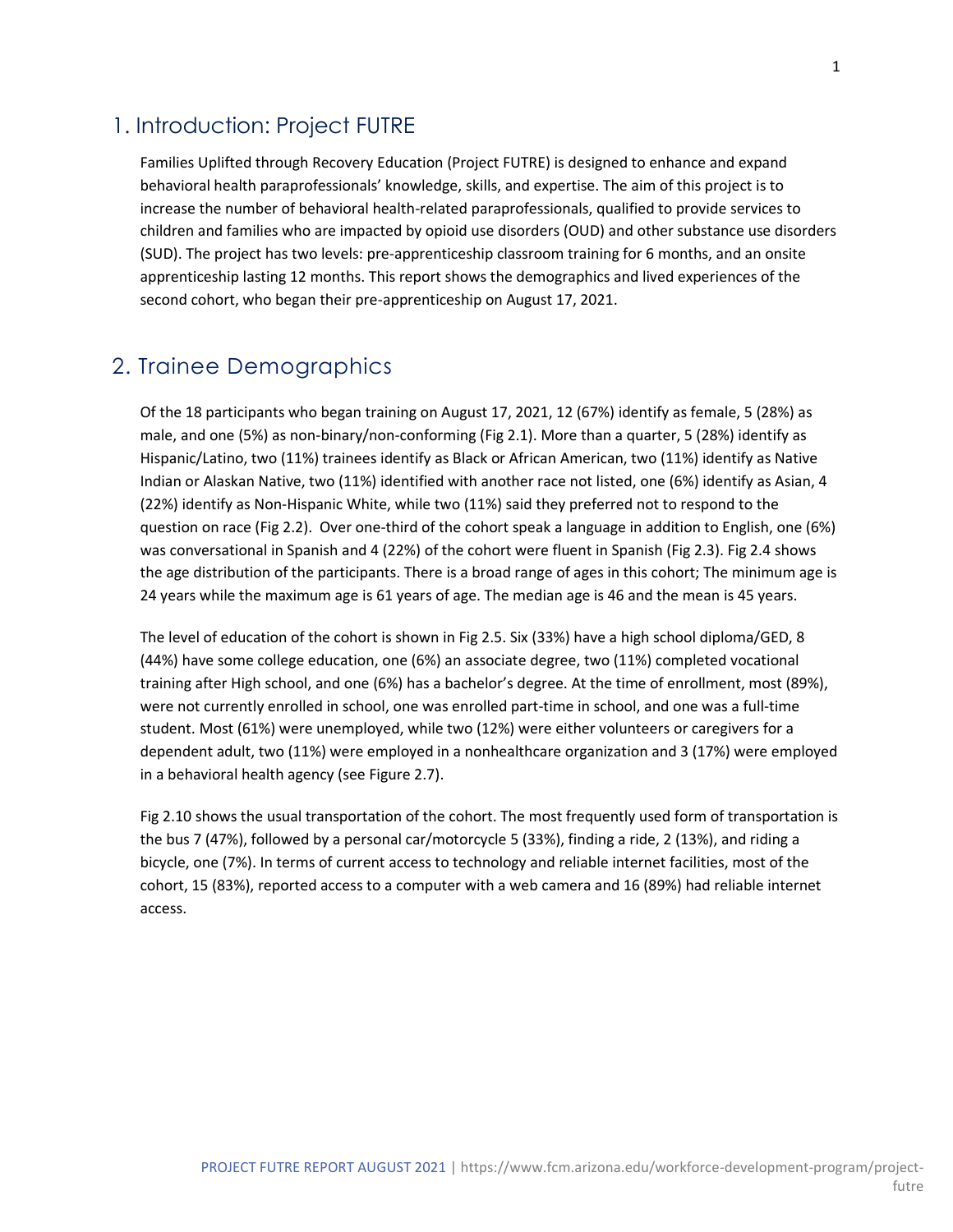

#### **Figure 2.2 Race and Ethnicity (N=16)**

**Figure 2.1 Gender (N= 18)**

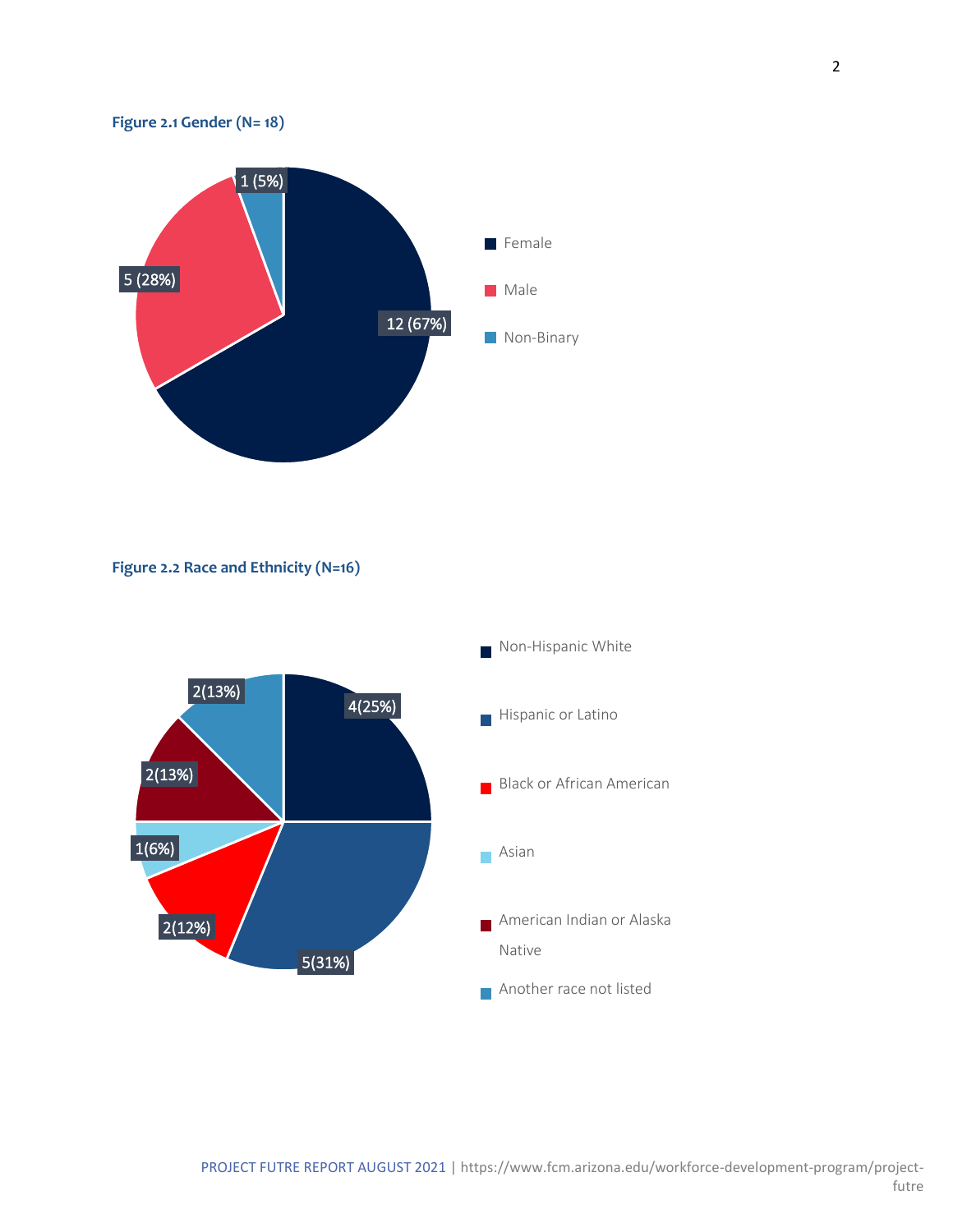

**Figure 2.3 Bilingual or Multilingual (N=18)**

Note: All of the 5 bilingual/multilingual individuals in this cohort speak Spanish in addition to English.



**Figure 2.4 Age**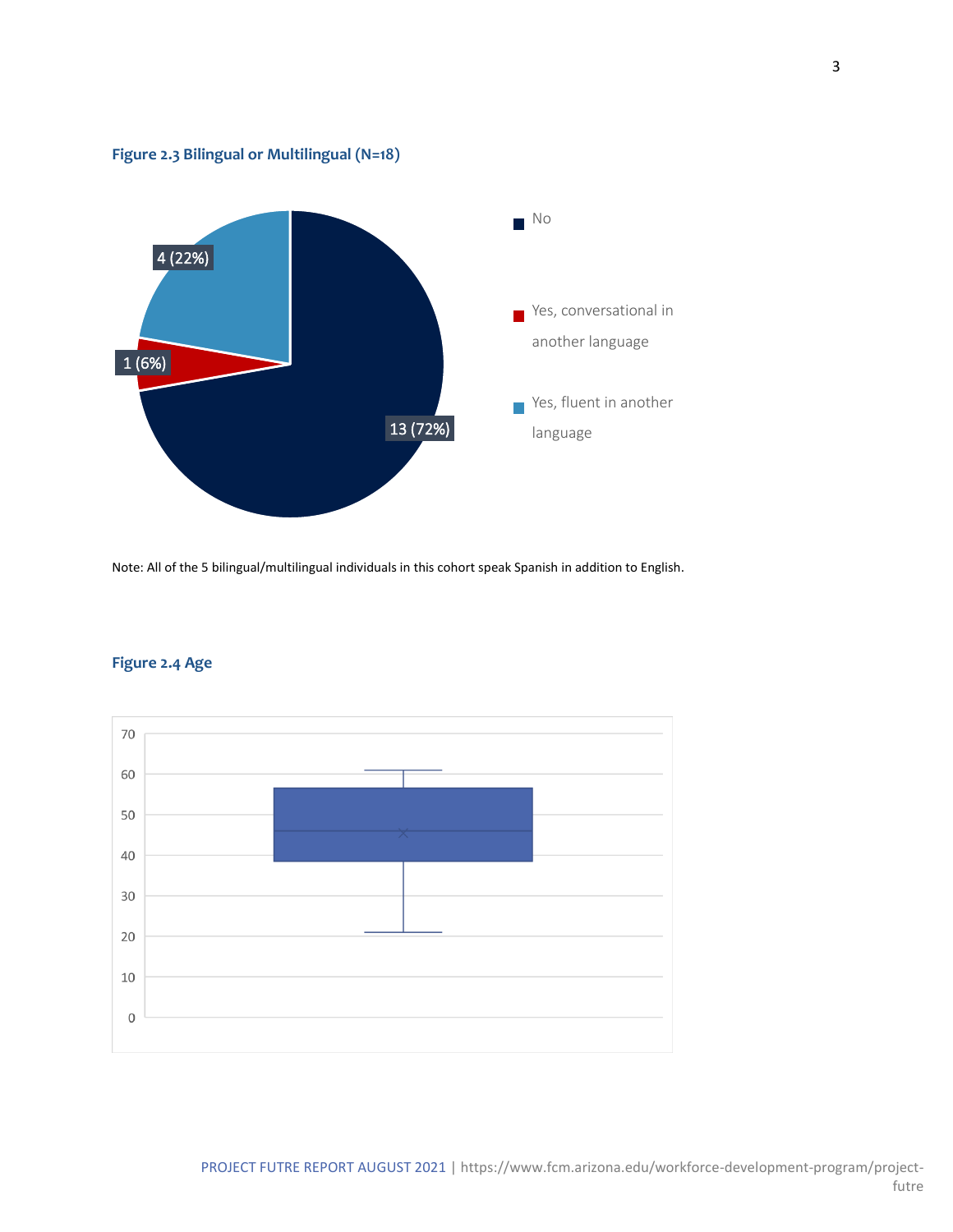#### **Figure 2.5 Level of Education (N=18)**



**Figure 2.6 Current Educational Status (N=18)**

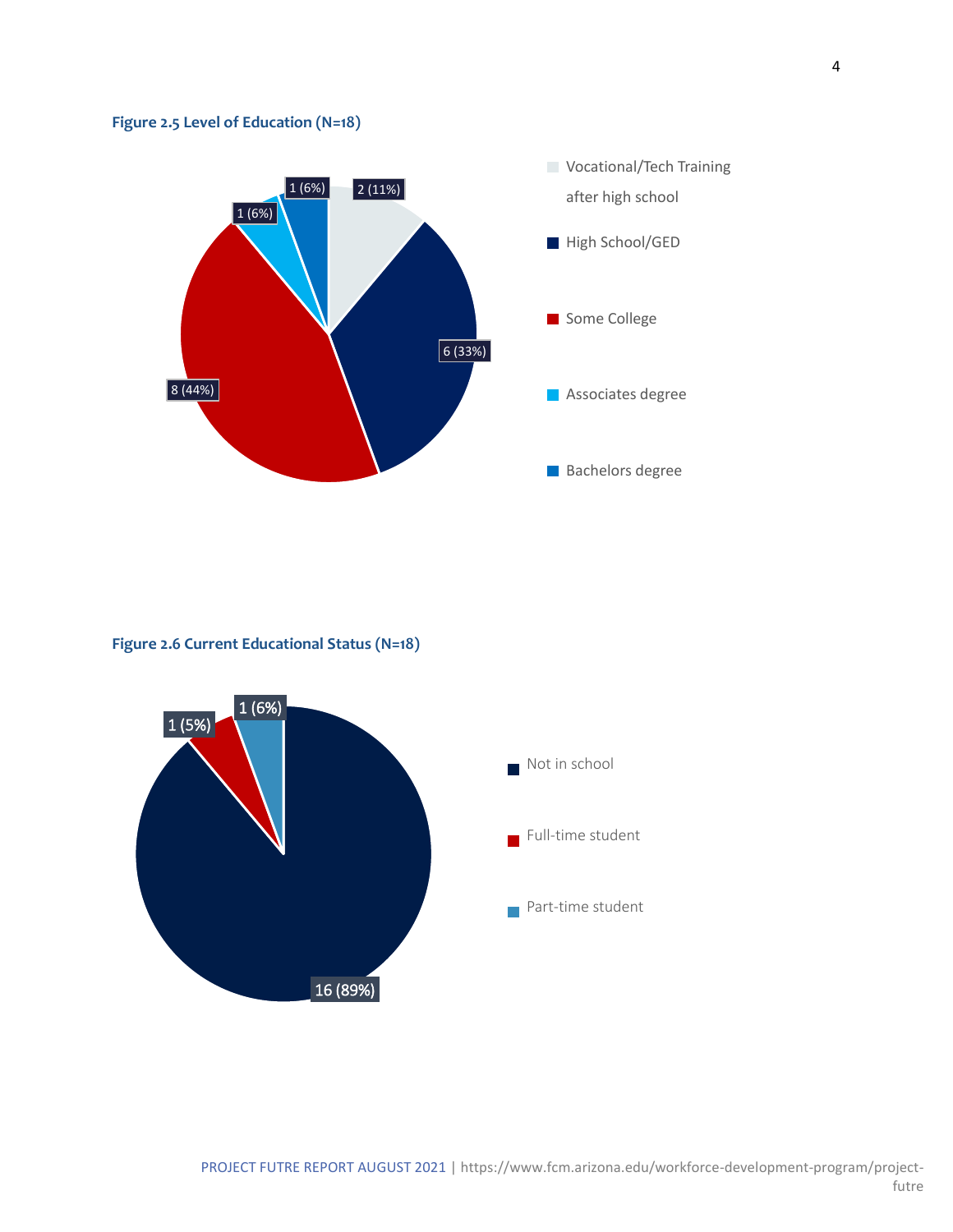#### **Figure 2.7 Trainee's current employment status (N=18)**



**Figure 2.8 Access to Computer with Web Camera (Currently) (N=18)**

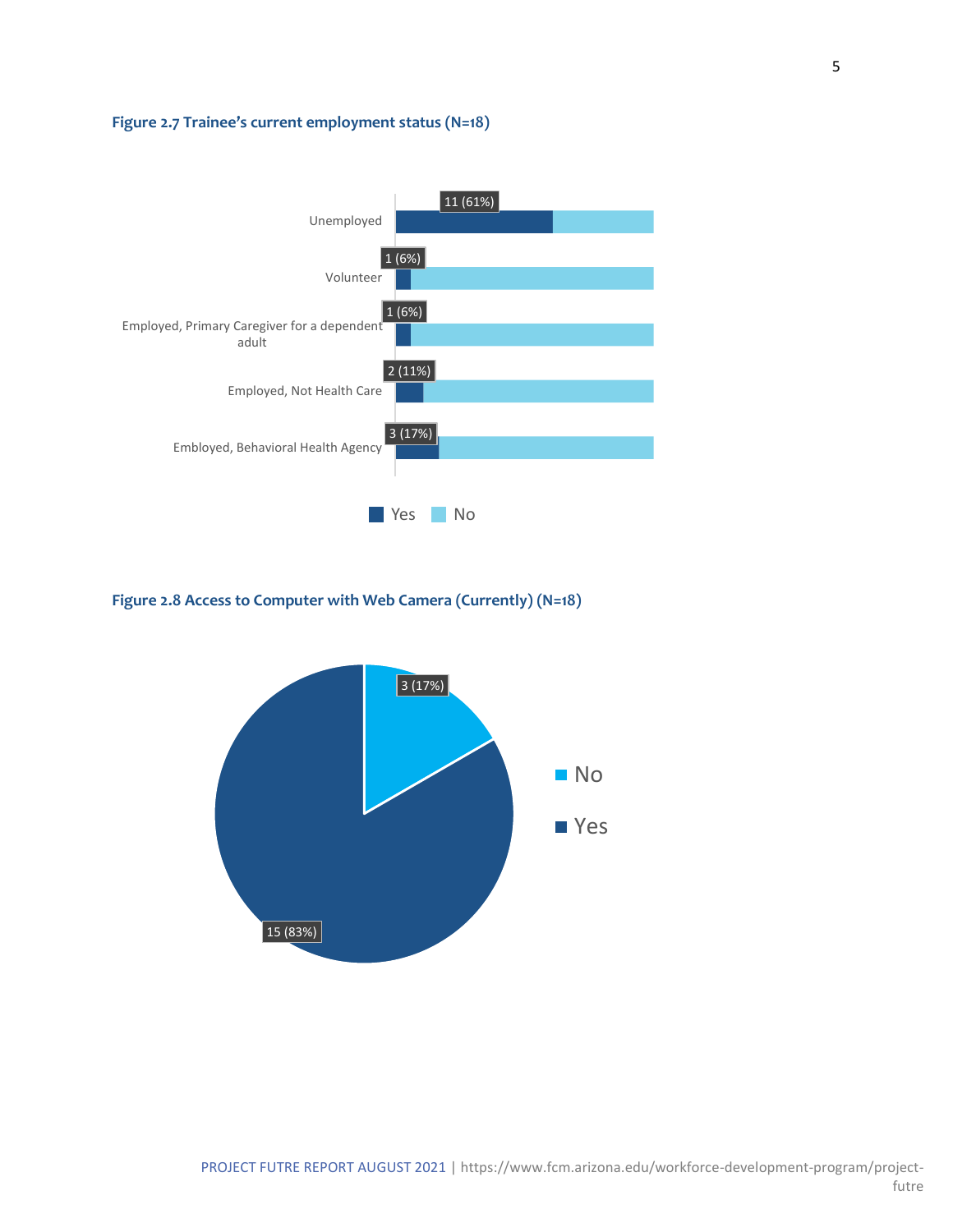**Figure 2.9 Reliable Internet Access (Currently) (N=18)**



**Figure 2.10 Usual Transportation (N=15)**

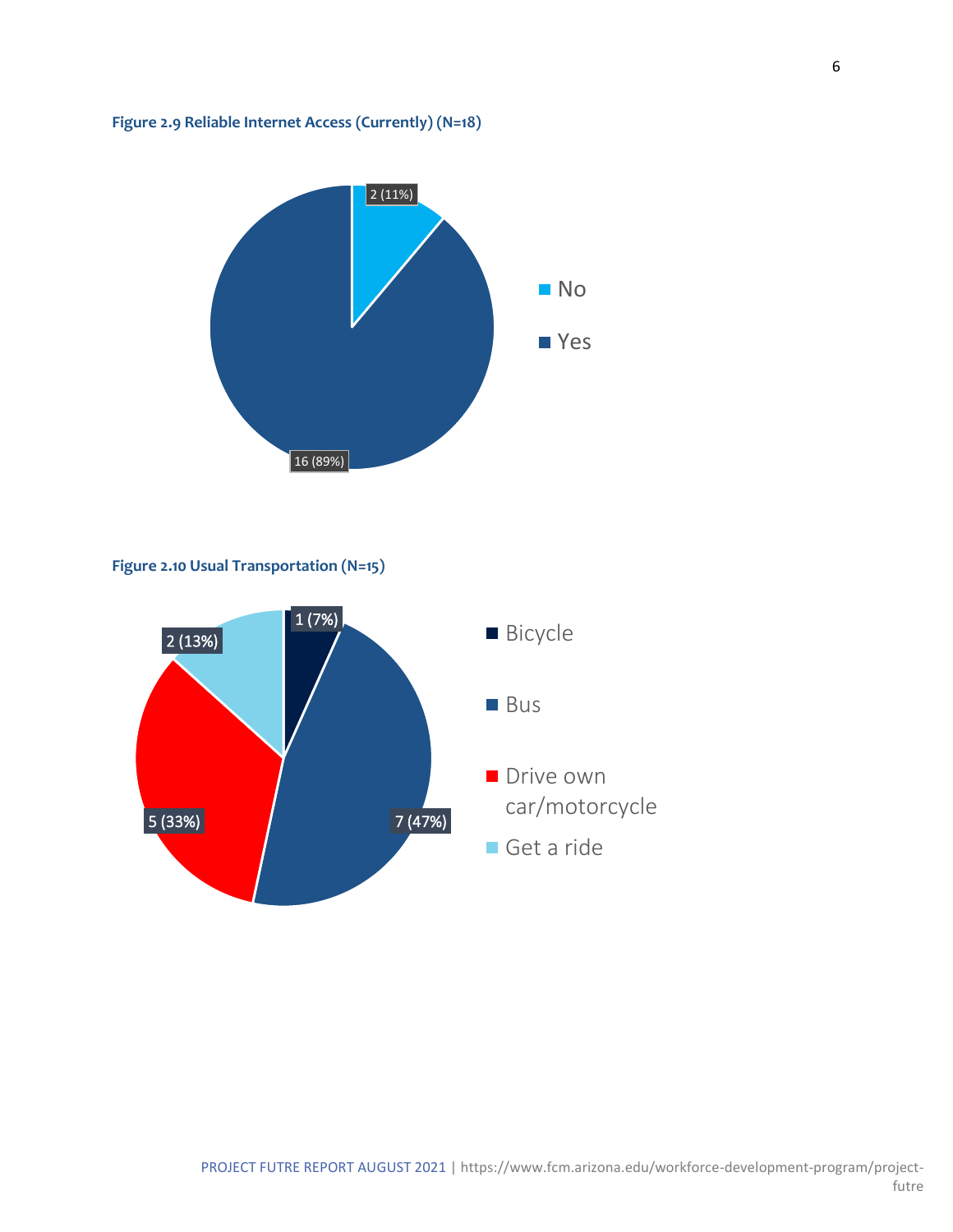# 3. TRAINEE LIVED EXPERIENCES

Project FUTRE is committed to training a behavioral health workforce that represents the communities it serves. This includes training individuals with lived experience diversity. All trainees in the current cohort met the eligibility criteria to be certified as Parent & Family Support Specialists in the state of Arizona; they have someone in their family who has experienced behavioral health or substance use disorder challenges. These lived experiences represent life hardships that enable their ability to understand and assist the needs of those they serve.

As shown in Figure 3.1, half of the trainees have experienced some form of racial discrimination. All but one are currently enrolled in Medicaid, and most currently or in the past have received public assistance, for themselves or their family. In their lifetime, most have experienced inadequate transportation, inadequate internet access, and lacked access to fresh foods.

#### **Figure 3.1 Trainee Lived Experiences (N=18)**

Trainees reported whether they had---at any point in their lives—experienced any of the following:



Note: Public Assistance in Figure 3.1 refers to, e.g. Temporary Assistance to Needy Families (TANF), Supplemental Nutrition Assistance (SNAP), Women Infants and Children Nutrition Program (WIC) and/or public housing.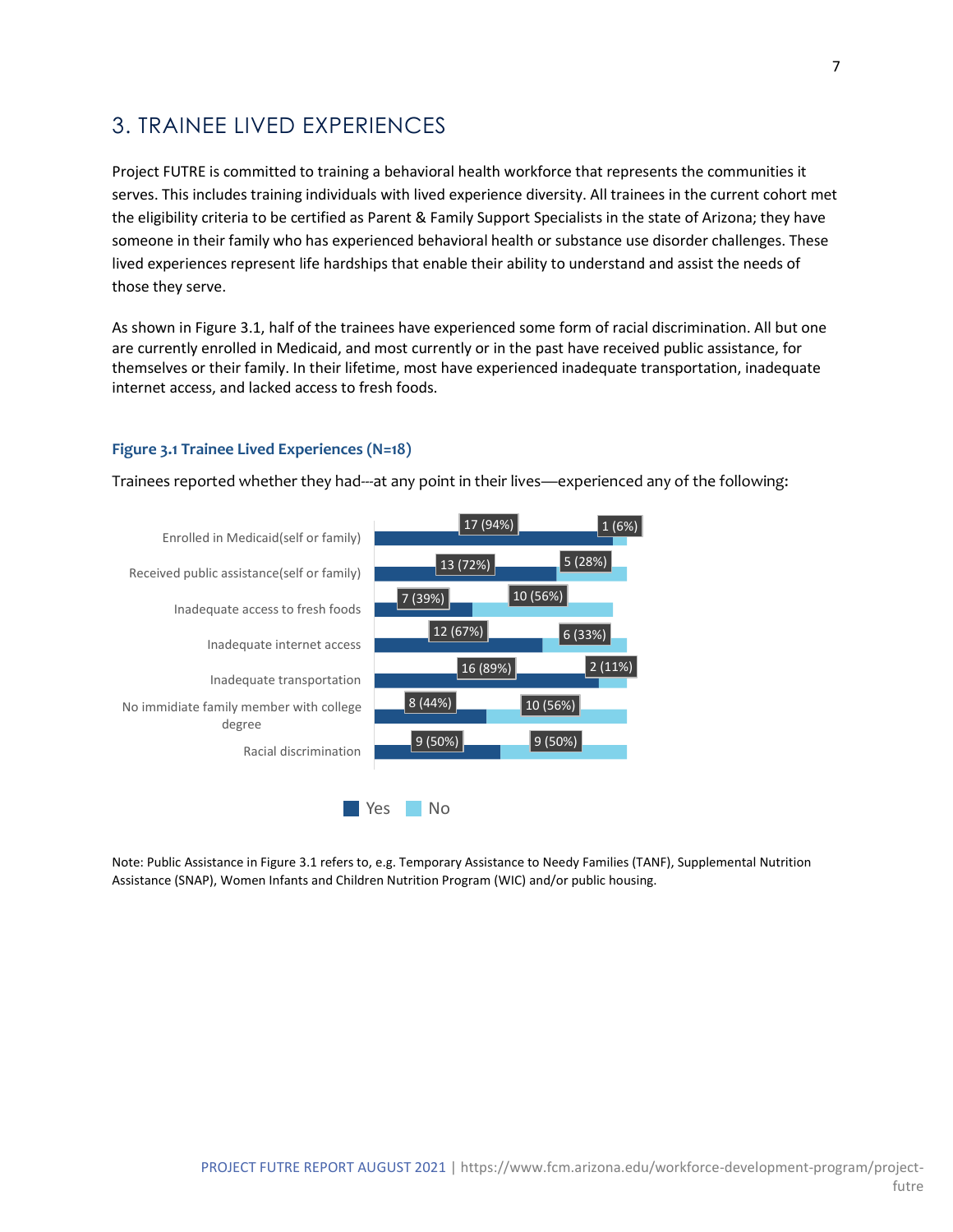# 4. TRAINEE INTENTIONS AND PROGRESS

None of the trainees reported a criminal history that would create insurmountable barriers to employment; 18 (100%) participants are interested in pursuing a paid apprenticeship upon graduation from the certification program.





**Figure 4.2 Trainees' personal motivation for applying to Project FUTRE—according to application essays Words that were the most frequently used are represented by largest size in the word cloud, giving an overall picture of what motivates trainees in taking this step toward certification.** 



**Figure 4.3 How Trainees Heard about Project FUTRE (N=18)**